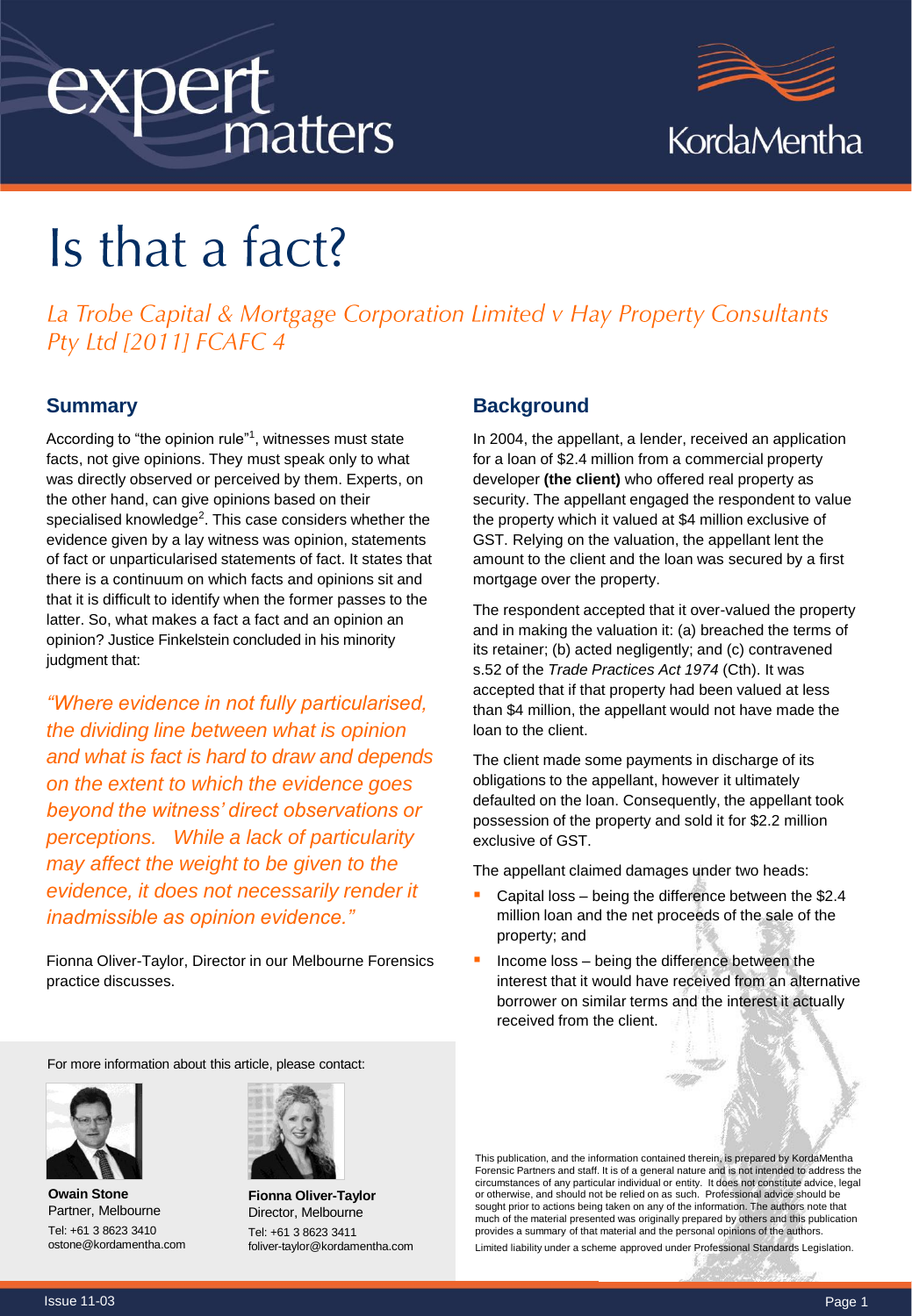# exper atters



At trial, Justice Marshall found that the appellant had suffered no loss. He said that the loss on the loan should be assessed on an aggregated basis, incorporating both lost capital and lost income which resulted in the appellant making a profit on the loan. Also, he said that the appellant had failed to prove it lost any income. Whilst the trial judge admitted the evidence of Mr G, a senior manager of the appellant, who stated that the appellant would have entered into an alternative loan on similar terms if it had not lent \$2.4 million to the client, the trial judge stated that the evidence did not establish the loss claimed.

The appellant appealed regarding the quantum of damages.

# **Was the evidence opinion evidence?**

The controversial aspect of Mr G's evidence concerned what he said that the appellant would have done had it not lent \$2.4 million to the client. At trial the respondent objected to Mr G's witness statement and renewed this objection on appeal.

One of the grounds of objection was that the evidence was inadmissible by reason of the opinion rule per s 76 of the *Evidence Act 1995* (Cth) which states that: *"[e]vidence of an opinion is not admissible to prove the existence of a fact about the existence of which the opinion was expressed".* The respondent characterised Mr G's "assertions" as opinions*.*

The appellant stated that much of Mr G's evidence was as to facts not opinions and, to the extent that it was opinion evidence, it was admissible by virtue of the lay opinion exception per s 78 of the Evidence Act. That section provides that *"the opinion rule does not apply to evidence of an opinion expressed by a person if: (a) the opinion is based on what the person saw, heard or otherwise perceived about a matter or event; and (b) evidence of the opinion is necessary to obtain an adequate account or understanding of the person's perception of the matter or event".* 

The term opinion is not defined in the Evidence Act. However, in the context of the general law of evidence it is often defined as *"an inference from observed and communicable data"* <sup>3</sup> .

Justice Finkelstein, in his minority judgement, stated:

*"It has often been observed that the distinction between evidence of fact and evidence of opinion is difficult to draw."*

*"One problem with the distinction is its artificiality; as the Australian Law Reform Commission (ALRC) has noted, there is really a continuum between fact and opinion, the former passing imperceptibly into the other at some point..."*

Justice Finkelstein summarised that the essence of the respondent's complaint was that Mr G's evidence involved assertions which were not fully particularised. For example, the respondent said that Mr G drew an inference by saying that, after making the loan to the client, the appellant rejected other loans amounting to \$2.4 million, without particularising any specific loans rejected. Justice Finkelstein stated:

*"Where evidence is not fully particularised, the dividing line between what is opinion and what is fact is not always easy to draw and clearly depends on the extent to which the evidence goes beyond the witness' direct observations or perceptions. While a lack of particularity may affect the weight to be given to the evidence, it does not necessarily render it inadmissible as opinion evidence."*

Justice Finkelstein ruled that most of Mr G's evidence was clearly statements of fact rather than opinion. Mr G put forward two further propositions that the appellant:

- (1) had an opportunity (or opportunities) to make a loan (or loans) on similar terms to the client loan; and
- (2) would have taken one of those opportunities, had it not lent money to the client.

Justice Finkelstein ruled that the first proposition was simply an unparticularised statement of fact. In relation to the second proposition, Justice Finkelstein relied on a line of Australian authority which suggests that evidence as to what a person would have done in a hypothetical circumstance is not an opinion for the purposes of s 76 of the Evidence Act.<sup>4</sup> Consequently, Justice Finkelstein ruled that Mr G's evidence was not opinion for the purposes of s 76 of the Evidence Act and it was therefore unnecessary for the court to consider whether the evidence would nonetheless be admissible under the lay opinion exception (under s 78). Justice Jacobson and Justice Besanko agreed as to the admissibility of Mr G's evidence.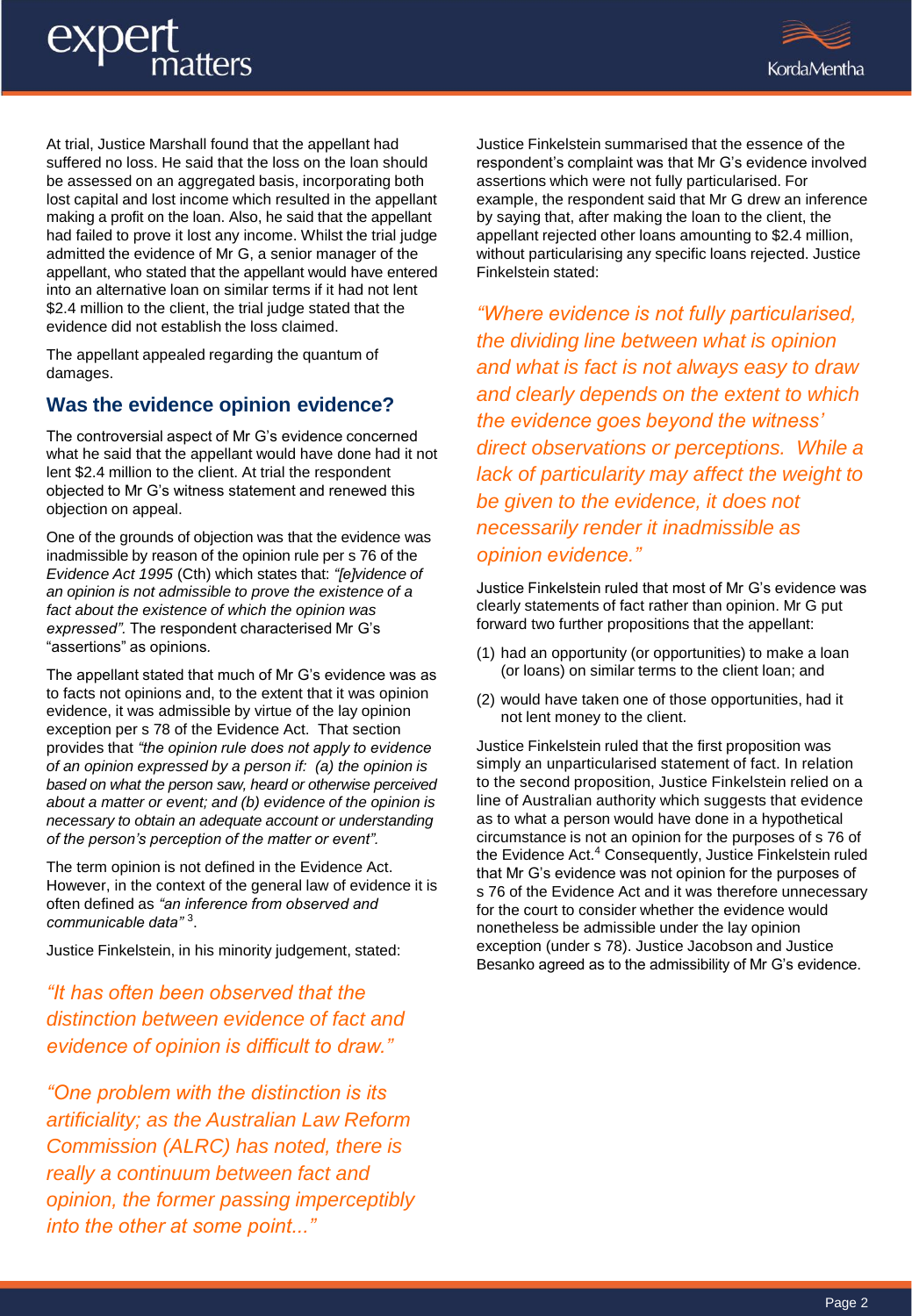

# **Court guidelines and rules**

### *Australia*

*Practice Note CM 7 of the Federal Court of Australia: Expert Witnesses in Proceedings in the Federal Court of*  Australia<sup>5</sup> sets out the guidelines for expert witnesses and is intended to facilitate the admission of opinion evidence. In respect of the form of the Expert's Report in relation to opinions, facts and assumptions it states:

*2.1 An expert's written report must comply with Rule 23.13 and therefore must:*

*…*

*(e) set out separately each of the factual findings or assumptions on which the expert's opinion is based;* 

*(f) set out separately from the factual findings or assumptions each of the expert's opinions; and*

*(g) set out the reasons for each of the expert's opinions; …*

- *2.2 The expert must also state that each of the expert's opinions is wholly or substantially based upon the expert's specialised knowledge<sup>6</sup> .*
- *2.5 If, after exchange of reports or at any other stage, an expert witness changes the expert's opinion, having read another expert's report or for any other reason, the change should be communicated as soon as practicable (through the party's lawyers) to each party to whom the expert witness's report has been provided and, when appropriate, to the Court.*
- *2.6 If an expert's opinion is not fully researched because the expert considers that insufficient data are available, or for any other reason, this must be stated with an indication that the opinion is no more than a provisional one. Where an expert witness who has prepared a report believes that it may be incomplete or inaccurate without some qualification, that qualification must be stated in the report.*

### *Singapore*

The Rules of Court of the Supreme Court of Singapore state the following in relation to the requirements of expert evidence (O. 40A, r. 3) in relation to opinions, facts and assumptions:

*(2) An expert's report must —*

*(c) contain a statement setting out … the basis upon which the evidence was given;*

# **Professional Standards**

### *Australia*

The Accounting Professional & Ethical Standards Board ("APESB") in Australia issued *APES 215 Forensic Accounting Services*<sup>7</sup> ("the Standard") effective from 1 July 2009. It sets the standards for Members $8$  in the provision of quality and ethical Forensic Accounting Services<sup>9</sup> and has drawn on the requirements of court

guidelines and rules of the various Australian jurisdictions. Paragraph 5.6 of the Standard sets out the following mandatory requirements as to the Report<sup>10</sup> of an Expert Witness<sup>11</sup> in relation to opinions, facts and assumptions:

*Subject to any legal requirements or restrictions, a Member providing an Expert Witness Service shall clearly communicate in any Report:*

*…*

*(f) the opinions formed by the Member;*

*(g) whether an opinion is provisional rather than concluded, and, if so, the reasons why a concluded opinion has not been formed;*

*(h) the significant facts upon which the opinions are based;*

*(i) the significant assumptions upon which the opinions are based and the following matters in respect of each significant assumption:*

*(i) whether the Member was instructed to make the assumption or whether the Member chose to make the assumption; and*

*(ii) if the Member chose to make the assumption, then the reason why the Member made that choice;*

*(j) if the Member considers that an opinion of the Member may be misleading because a significant assumption is likely to mislead, then a statement to that effect and an explanation of why the assumption is likely to mislead;*

*(k) where applicable, that the Member's opinion is subject to the veracity of another person's Report upon which the Member's Report is based;* 

*(l) the reasoning by which the Member formed the opinions, including an explanation of any method employed and the reasons why that method was chosen;…*

In addition, APES 215 includes Appendix 1: Use of the terms "facts", "assumptions" and "opinions" which analyses some examples to assist a Member determine whether a matter is a fact, an assumption or an opinion. It states:

*"Generally a fact can arise where the Expert Witness has applied specialised knowledge but has not applied any significant degree of expert judgement. However, where the Expert Witness applies a significant degree of expert judgement and draws an inference then the result will be an opinion."*